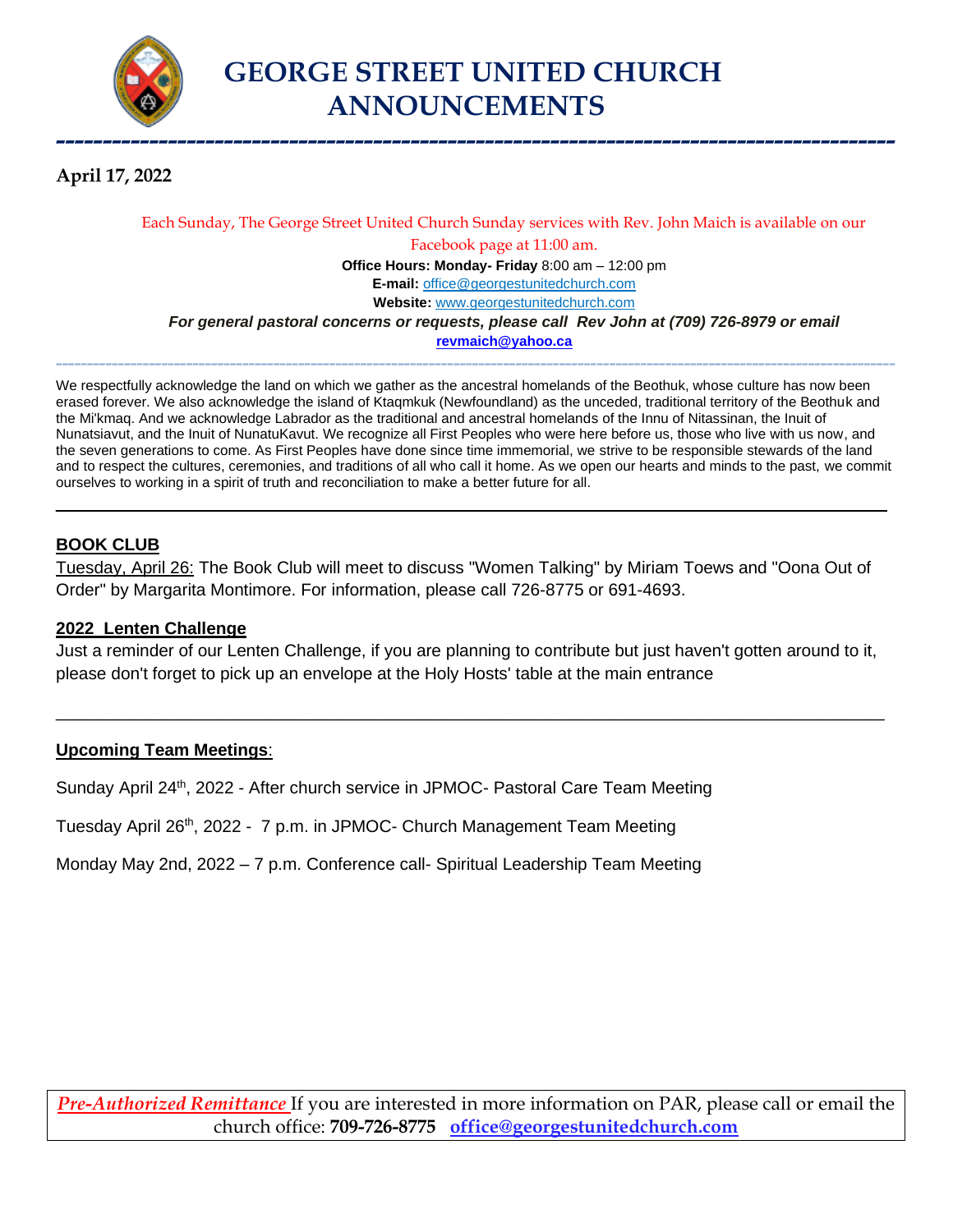

#### **------------------------------------------------------------------------------------------ Looking for Participants!!!**

Do you like to read scripture? Do you like to sing with a group or by yourself? Maybe you play a musical instrument? Are you a great storyteller? Maybe you write spiritual poems? Or maybe you prefer to greet people on Sunday Mornings? Maybe you wouldn't mind turning on the coffee maker and kettle and setting things up for Coffee Time on Sundays? Maybe you like to write cards? Maybe you like to do all of these things, or you have other ideas of how you would like to contribute to the life of our congregation. I'm happy to say that with the Covid restrictions lessening, we are starting – albeit cautiously- to include more folks in our worship and fellowship activities!!! So, if you have a talent or gift to share, we would love to hear from you. There are a number of ways you can let us know you are interested in one or more of these activities. You can put your name, phone number, and the activity of interest on a piece of paper and put it in the collection plate. You can email [office@georgestunitedchurch.com](mailto:office@georgestunitedchurch.com) or call 709-726-8775 the church office on weekday mornings. Our Office Administrator, Nancy, will pass that information along to the Spiritual Leadership Team. Finally, you can simply mention to Christina McNeilly (organizes scripture readers), Ruth Butler (Fellowship Lead) or me, Erika Winsor-Dunn (Spiritual Leadership Team Lead), that you are interested in taking part in our church life in one of these ways. We look forward to hearing from you!

#### **GSUC Pastoral Care Team Announcement**

I am reaching out on behalf of the Pastoral Care Team at George Street United Church to say hello and to let you know that we care about how you and your family are doing. Our Team is made up of the following members; Rev. John Maich, Roger Angel, Don & Yvonne Bradbury, Ruby Shea, Ruth Butler, Kathy Winsor, Treva Aberle and, myself, Melissa Elliott. Each team member has a list of names for folks within our church community and many of our team have been trying to call the people on our lists over the last two years. Some people we have been able to reach, others sadly we have not, but that doesn't mean you are forgotten or that your church community doesn't miss you. With restrictions lifting, the days getting longer, and warmer weather on its way; many of us are hoping to be able to get out to see each other, maybe travel and try to start creating a new normal. The past two years with covid has certainly been very hard to say the least and watching the news proves that prayers are needed now all around the world. These challenges can be overwhelming, and even more so, if you are already dealing with personal concerns. Sometimes it just helps to share that with someone. We as a Pastoral Care Team are trying to help with being an ear to listen and to let you know that you do have support. Our team is working on trying to be better advocates for you and we appreciate any suggestions or concerns that you wish to share with us. If you are not certain who is your specific Pastoral Care Team Representative, please reach out to me. Or, if you would like to have a visit or a call directly with Rev. John, then please reach out to him, or the office or one of our team members.

In God's love and with kindest regards.

Melissa Elliott Pastoral Care Team Lead [melissacelliott@gmail.com](mailto:melissacelliott@gmail.com) (709)727-7598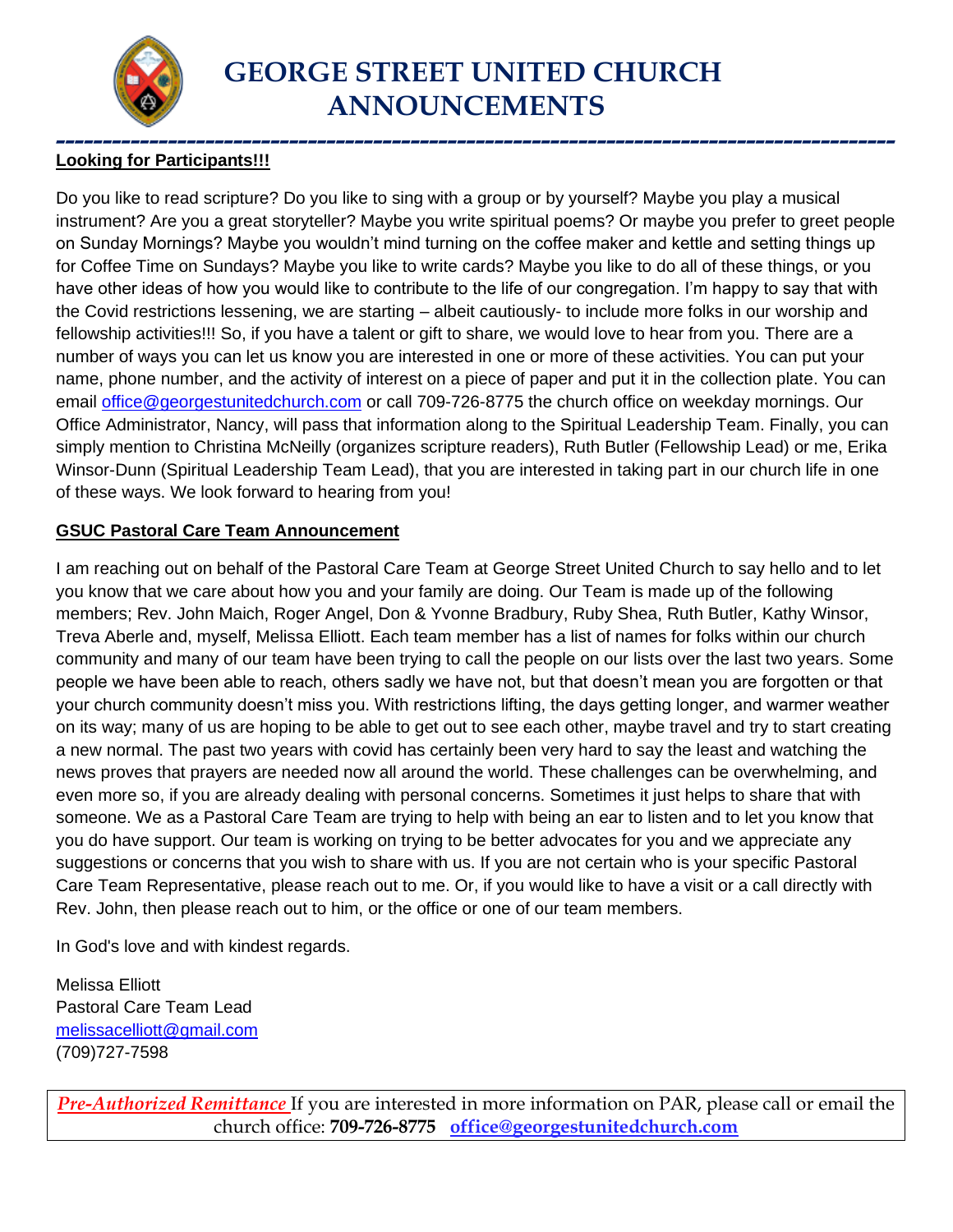

# **GEORGE STREET UNITED CHURCH ANNOUNCEMENTS**

## **------------------------------------------------------------------------------------------** *George Street United Church gratefully acknowledges a donation*

In loving memory of the Whiteway, Wylie, & Barrett Families from Ian Barrett In loving memory of parents Edmund & Maude Noel from Ida In loving memory of Frank & Mary Janes from daughters Carolyn and Susan Janes In loving memory of David Dawe from wife Heather & Family In loving memory of parents Hilda & Fred Nicholls from Heather & family In loving memory of Bertha & James Perchard from Heather and family In loving memory of David Dawe from sister in law Marilyn & family In loving memory of parents Hilda & Fred Nicholls from Marilyn & family In loving memory of Bertha & James Perchard from Marilyn and family In loving memory of Mabel Winsor from Eric, Willa & family

#### *The Jimmy Pratt Memorial Outreach Centre gratefully acknowledges a donation*

In Memory of Eli Kean from Rosemore Homecare Services In loving memory of the Whiteway, Wylie, & Barrett Families from Ian Barrett

### *ANNOUNCEMENTS FROM OUTSIDE THE CHURCH*

#### **Cowan Heights Church**

Back by popular demand! **Frozen Fish Cake \$ale:** With or without onions for \$10/bag. Orders & Payment are due no later than April 30th. Orders can be placed by calling Cowan Heights Church Office, at 745-2871. Pick up at church, Saturday May 7 at 2pm.